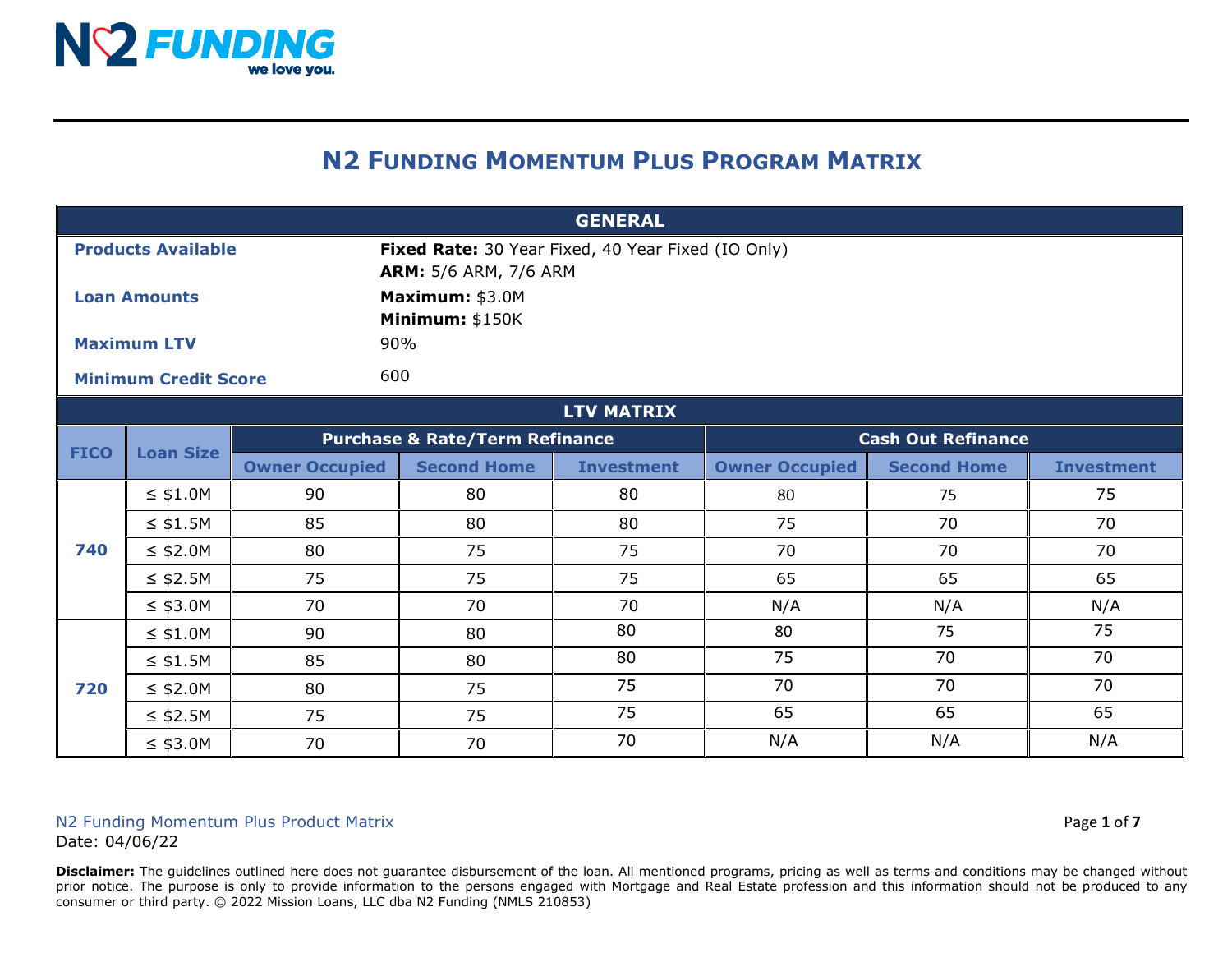

| <b>LTV MATRIX (Continued)</b> |                  |                                           |                    |                   |                           |                    |                   |
|-------------------------------|------------------|-------------------------------------------|--------------------|-------------------|---------------------------|--------------------|-------------------|
|                               |                  | <b>Purchase &amp; Rate/Term Refinance</b> |                    |                   | <b>Cash Out Refinance</b> |                    |                   |
| <b>FICO</b>                   | <b>Loan Size</b> | <b>Owner Occupied</b>                     | <b>Second Home</b> | <b>Investment</b> | <b>Owner Occupied</b>     | <b>Second Home</b> | <b>Investment</b> |
|                               | $\leq$ \$1.0M    | 90                                        | 80                 | 80                | 75                        | 70                 | 70                |
|                               | $\leq$ \$1.5M    | 85                                        | 80                 | 80                | 75                        | 70                 | 70                |
| 700                           | $\leq$ \$2.0M    | 80                                        | 75                 | 75                | 70                        | 65                 | 65                |
|                               | $\leq$ \$2.5M    | 75                                        | 70                 | 70                | 65                        | N/A                | N/A               |
|                               | $\leq$ \$3.0M    | 70                                        | N/A                | N/A               | N/A                       | N/A                | N/A               |
|                               | $\leq$ \$1.0M    | 85                                        | 80                 | 80                | 75                        | 70                 | 70                |
| 680                           | $\leq$ \$1.5M    | 80                                        | 75                 | 75                | 70                        | 65                 | 65                |
|                               | $\leq$ \$2.0M    | 75                                        | 70                 | 70                | 65                        | N/A                | N/A               |
|                               | $\leq$ \$2.5M    | 70                                        | 70                 | 70                | 60                        | N/A                | N/A               |
|                               | $\leq$ \$3.0M    | N/A                                       | N/A                | N/A               | N/A                       | N/A                | N/A               |
| 660                           | $\leq$ \$1.0M    | 80                                        | 75                 | 75                | 70                        | 65                 | 65                |
|                               | $\leq$ \$1.5M    | 75                                        | 75                 | 75                | 65                        | 60                 | 60                |
|                               | $\leq$ \$2.0M    | 70                                        | 70                 | 70                | 60                        | N/A                | N/A               |
|                               | $\leq$ \$2.5M    | N/A                                       | N/A                | N/A               | N/A                       | N/A                | N/A               |
|                               | $\leq$ \$3.0M    | N/A                                       | N/A                | N/A               | N/A                       | N/A                | N/A               |
| 640                           | $\leq$ \$1.0M    | 75                                        | 75                 | 75                | 65                        | 60                 | 60                |
|                               | $\leq$ \$1.5M    | 70                                        | 70                 | 70                | 60                        | N/A                | N/A               |
|                               | $\leq$ \$2.0M    | 65                                        | 65                 | 65                | N/A                       | N/A                | N/A               |
|                               | $\leq$ \$2.5M    | N/A                                       | N/A                | N/A               | N/A                       | N/A                | N/A               |
|                               | $\leq$ \$3.0M    | N/A                                       | N/A                | N/A               | N/A                       | N/A                | N/A               |

## N2 Funding Momentum Plus Product Matrix Page **2** of **7**

Date: 04/06/22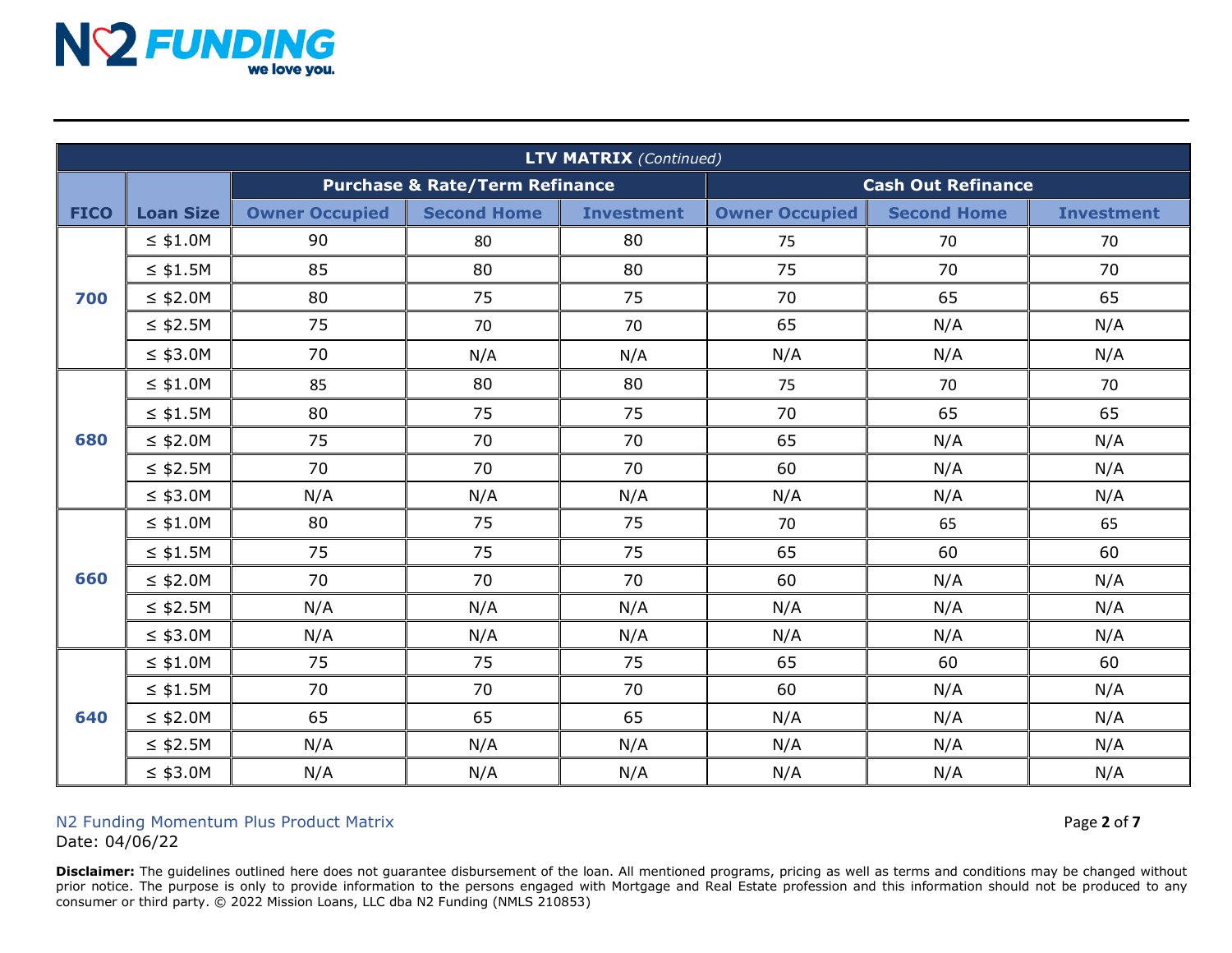

| <b>LTV MATRIX (Continued)</b> |                  |                                           |                    |                   |                           |                    |                   |
|-------------------------------|------------------|-------------------------------------------|--------------------|-------------------|---------------------------|--------------------|-------------------|
|                               |                  | <b>Purchase &amp; Rate/Term Refinance</b> |                    |                   | <b>Cash Out Refinance</b> |                    |                   |
| <b>FICO</b>                   | <b>Loan Size</b> | <b>Owner Occupied</b>                     | <b>Second Home</b> | <b>Investment</b> | <b>Owner Occupied</b>     | <b>Second Home</b> | <b>Investment</b> |
| 620                           | $\leq$ \$1.0M    | 75                                        | 70                 | 70                | 65                        | 60                 | 60                |
|                               | $\leq$ \$1.5M    | 70                                        | 65                 | 65                | N/A                       | N/A                | N/A               |
|                               | $\leq$ \$2.0M    | N/A                                       | N/A                | N/A               | N/A                       | N/A                | N/A               |
|                               | $\leq$ \$2.5M    | N/A                                       | N/A                | N/A               | N/A                       | N/A                | N/A               |
|                               | $\leq$ \$3.0M    | N/A                                       | N/A                | N/A               | N/A                       | N/A                | N/A               |
| 600                           | $\leq$ \$1.0M    | 70                                        | 65                 | 65                | N/A                       | N/A                | N/A               |
|                               | $\leq$ \$1.5M    | N/A                                       | N/A                | N/A               | N/A                       | N/A                | N/A               |
|                               | $\leq$ \$2.0M    | N/A                                       | N/A                | N/A               | N/A                       | N/A                | N/A               |
|                               | $\leq$ \$2.5M    | N/A                                       | N/A                | N/A               | N/A                       | N/A                | N/A               |
|                               | $\leq$ \$3.0M    | N/A                                       | N/A                | N/A               | N/A                       | N/A                | N/A               |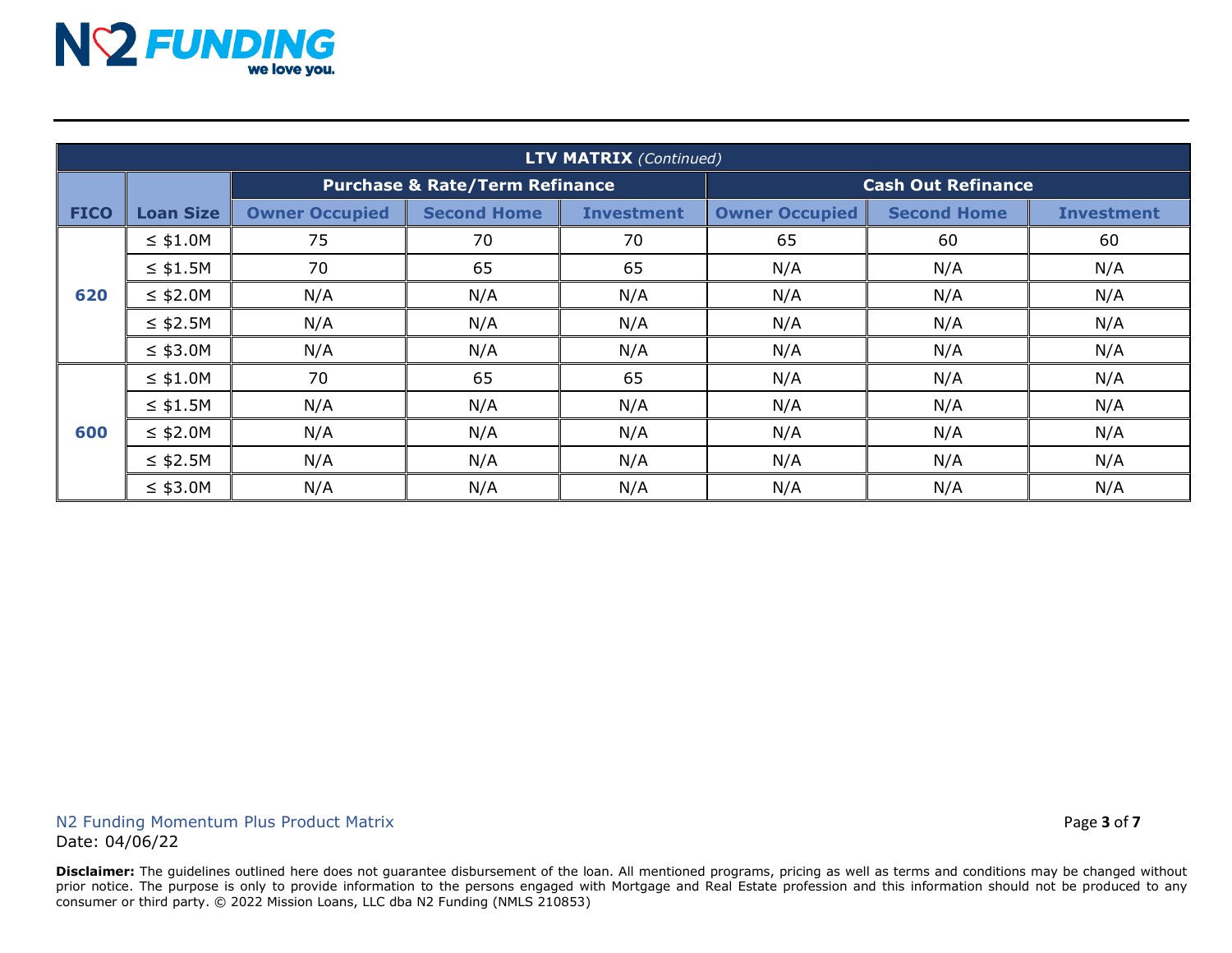

| <b>INCOME QUALIFICATIONS</b> |                              |                                                                                                                                                                                          |                                                    |  |  |
|------------------------------|------------------------------|------------------------------------------------------------------------------------------------------------------------------------------------------------------------------------------|----------------------------------------------------|--|--|
| <b>Characteristics</b>       | <b>Parameters</b>            |                                                                                                                                                                                          |                                                    |  |  |
|                              | <b>Documentation</b>         | <b>Income Requirements</b>                                                                                                                                                               | <b>Considerations</b>                              |  |  |
|                              | Full<br>Documentation        | 2 Years W2s or 1040 Tax Returns,<br>YTD Paystub, VVOE or 2years 1099.<br>For self-employed borrowers: 2 Years Tax Returns<br>(Business, Personal), K1s, YTD P&L or<br>1099 Qualification |                                                    |  |  |
| <b>Full Doc</b>              | Streamlined<br>Documentation | 1 Year W2s or 1040 Tax Returns,<br>W2 Transcripts, YTD Paystub, VVOE or<br>1099 Qualification.<br>For Self-Employed Borrowers: 1 Year Tax Return<br>(Business, Personal), K1s, YTD P&L   |                                                    |  |  |
|                              | <b>Asset Depletion</b>       | Qualifying Assets, 84 Month Amortization                                                                                                                                                 | Max 85% LTV, Min 700 FICO,<br>No Cash Out, OO Only |  |  |
|                              | <b>Documentation</b>         | <b>Income Requirements</b>                                                                                                                                                               | <b>Considerations</b>                              |  |  |
|                              | 12M/24M Bank                 | Personal - 12/24 months consecutive bank<br>statements Business - 3 options to qualify: Expense<br>Ratio (Fixed), Expense Ratio (3rd party), 3rd Party<br>Prepared P&L                   |                                                    |  |  |
| <b>Alt Doc</b>               | <b>12M P&amp;L</b>           | CPA/EA/CTEC Prepared (12M P&L),<br>2 Business Bank Statements                                                                                                                            | Max 75% LTV<br>Min 660 FICO                        |  |  |
|                              | <b>WVOE</b>                  | FNMA Form 1005, 2 Months Personal Bank<br>Statements (65%)                                                                                                                               | Max 75% LTV<br>Min 660 FICO                        |  |  |

## N2 Funding Momentum Plus Product Matrix Page **4** of **7** Date: 04/06/22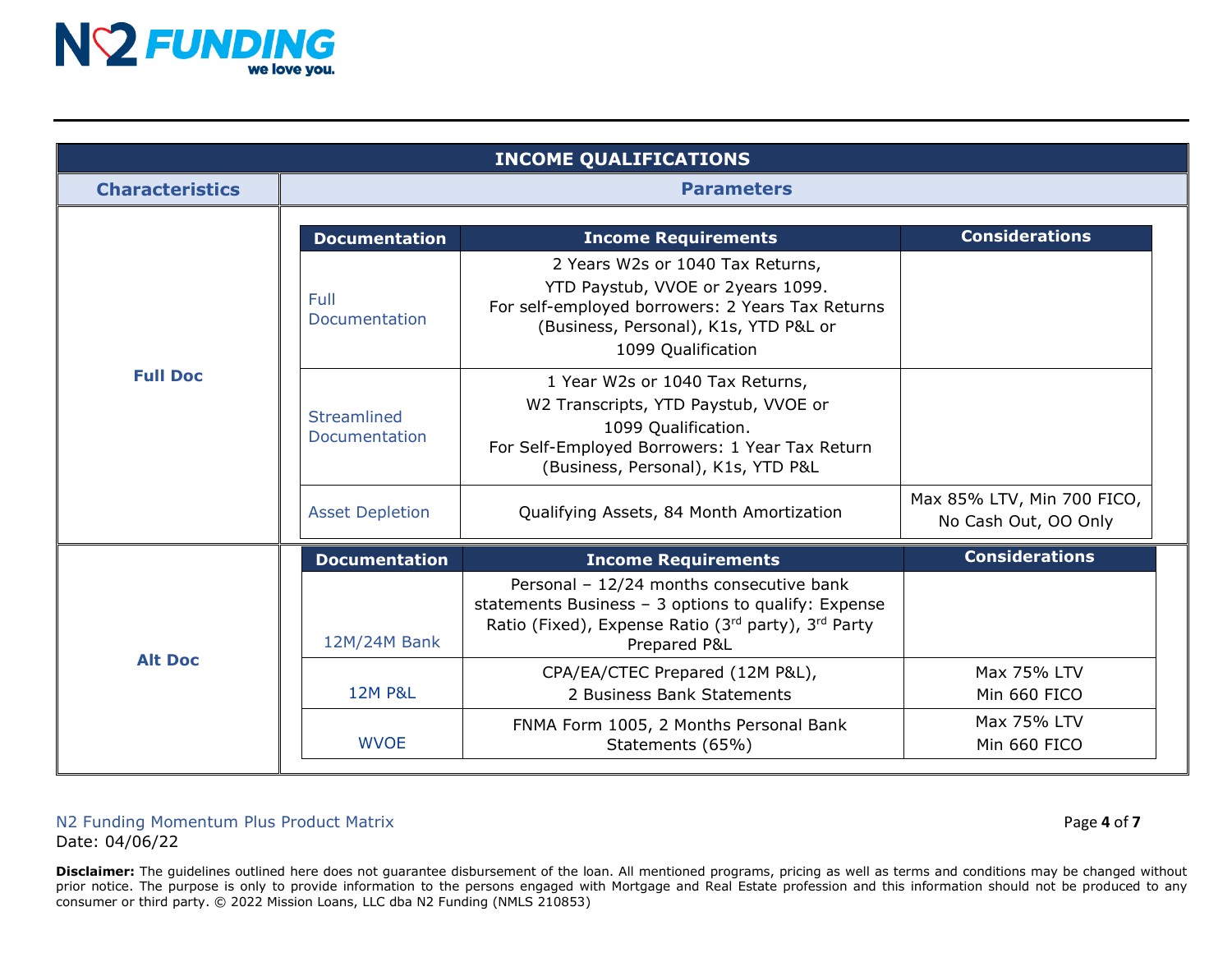

| <b>GENERAL REQUIREMENTS</b>       |                                                                                |  |  |  |
|-----------------------------------|--------------------------------------------------------------------------------|--|--|--|
| <b>Characteristics</b>            | <b>Parameters</b>                                                              |  |  |  |
| <b>Occupancy</b>                  | Owner-Occupied<br>$\bullet$<br>2 <sup>nd</sup> Home<br>$\bullet$<br>Investment |  |  |  |
| <b>Maximum DTI</b>                | 50%                                                                            |  |  |  |
| <b>Payment History</b>            | 1x30x12, 0x60x24                                                               |  |  |  |
| <b>Housing Event Seasoning</b>    | $\geq$ 3 years (36 months) clean                                               |  |  |  |
| <b>Interest Only</b>              | (10/20 IO & 10/30 IO), ARMs & Fixed                                            |  |  |  |
| <b>Interest Only Restrictions</b> | Minimum FICO: 700<br>$\bullet$<br>Maximum LTV: 80%<br>$\bullet$                |  |  |  |
| <b>Interest Only Cash Out</b>     | Permissible                                                                    |  |  |  |
| <b>ARM INFORMATION</b>            |                                                                                |  |  |  |
| <b>Characteristics</b>            | <b>Parameters</b>                                                              |  |  |  |
| <b>ARM Margin</b>                 | 4.00%                                                                          |  |  |  |
| <b>ARM Caps (5/6m)</b>            | 2/1/5                                                                          |  |  |  |
| ARM Caps (7/6m)                   | 5/1/5                                                                          |  |  |  |
| <b>Reset Period</b>               | 6 Months                                                                       |  |  |  |
| <b>Index</b>                      | 30 Day Average SOFR                                                            |  |  |  |
| <b>ARM Floor</b>                  | Floor=Margin                                                                   |  |  |  |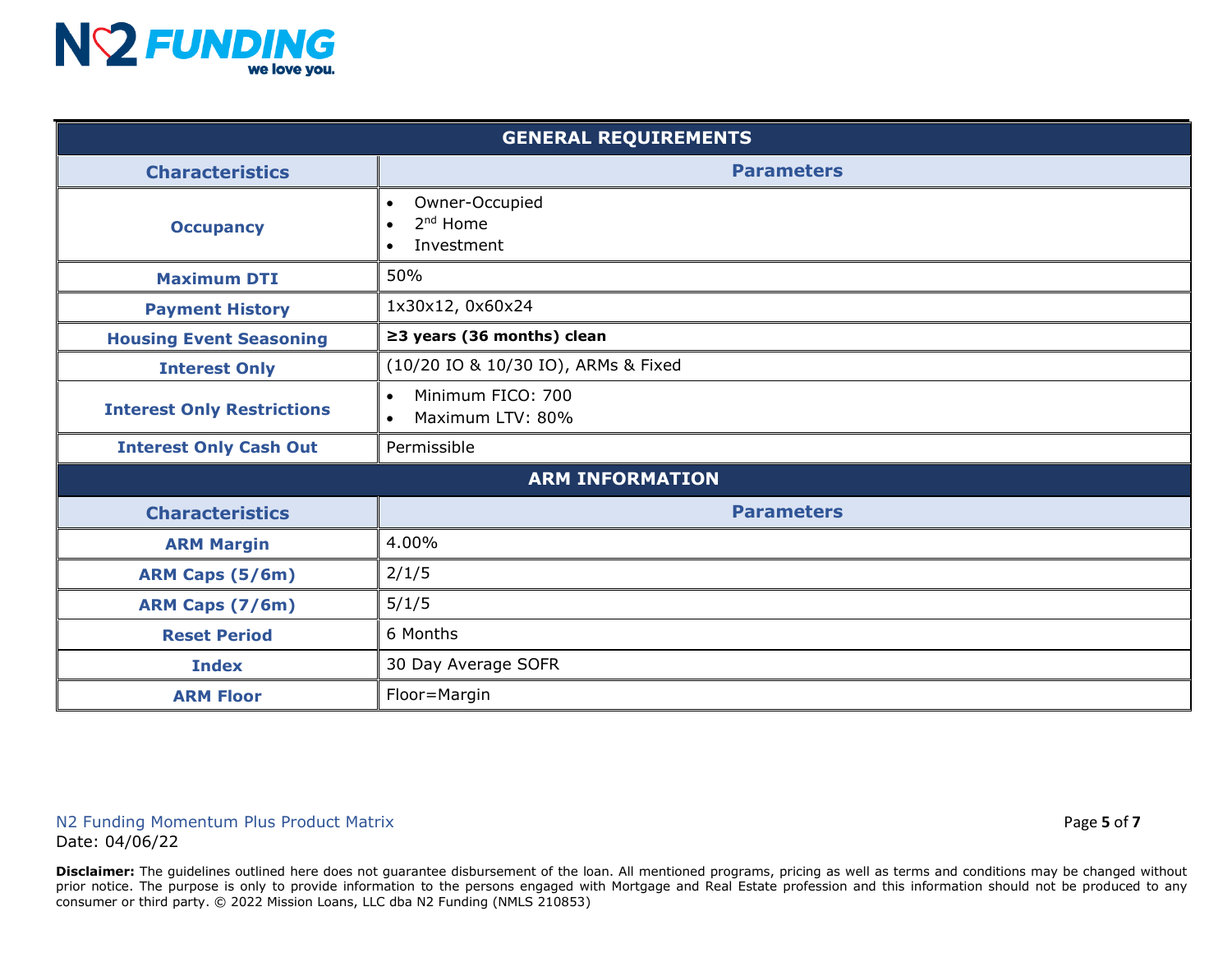

| <b>BORROWER ELIGIBILITY</b>                       |                                                                                                                       |  |  |  |
|---------------------------------------------------|-----------------------------------------------------------------------------------------------------------------------|--|--|--|
| <b>Characteristics</b>                            | <b>Parameters</b>                                                                                                     |  |  |  |
| <b>First Time Homebuyer (FTHB)</b>                | Minimum 6 Months Reserves<br>$\bullet$<br>No Interest Only (IO)                                                       |  |  |  |
| <b>Non-Occupant Co-Borrower</b>                   | 1 Unit, OO Only<br>$\bullet$<br>Max 43% DTI<br>$\bullet$<br>Max 75% LTV/CLTV<br>$\bullet$<br>No Cash-Out<br>$\bullet$ |  |  |  |
| <b>Permanent Resident Alien</b>                   | Eligible - No Restrictions                                                                                            |  |  |  |
| <b>Non-Permanent Resident Alien</b>               | Max 75% LTV/CLTV<br>No Cash-Out<br>$\bullet$                                                                          |  |  |  |
| <b>PROPERTY TYPE</b>                              |                                                                                                                       |  |  |  |
| <b>Characteristics</b>                            | <b>Parameters</b>                                                                                                     |  |  |  |
| 2-4 Units                                         | Max 80% LTV/CLTV                                                                                                      |  |  |  |
| <b>Warrantable Condos/</b><br><b>Cooperatives</b> | Max 80% LTV/CLTV                                                                                                      |  |  |  |
| <b>Non-Warrantable Condos</b>                     | Max 75% LTV/CLTV                                                                                                      |  |  |  |
| <b>Rural Properties</b>                           | Owner Occupied ("OO") Only<br>$\bullet$<br>No Cash Out<br>$\bullet$<br>Max 75% LTV/CLTV<br>$\bullet$                  |  |  |  |
| <b>Declining Markets</b>                          | 5% LTV Reduction                                                                                                      |  |  |  |